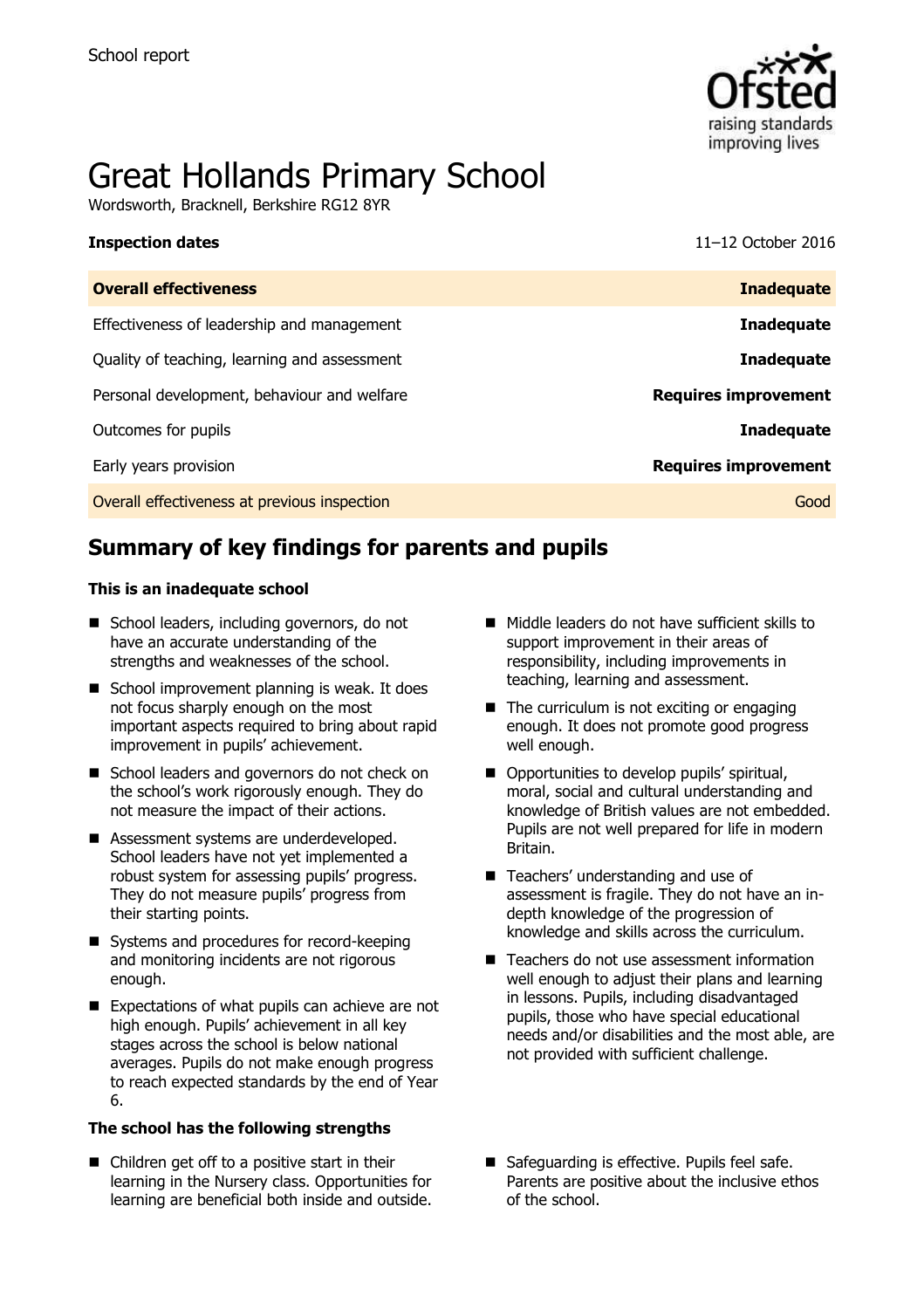

# **Full report**

In accordance with section 44(1) of the Education Act 2005, Her Majesty's Chief Inspector is of the opinion that this school requires special measures because it is failing to give its pupils an acceptable standard of education and the persons responsible for leading, managing or governing the school are not demonstrating the capacity to secure the necessary improvement in the school.

### **What does the school need to do to improve further?**

- Improve the quality of leadership and management by ensuring that:
	- school leaders accurately evaluate the work of the school
	- school improvement planning is sharply focused on the impact the school's actions have on improving outcomes for pupils
	- the progress of all groups of pupils is measured accurately by school leaders
	- school leaders and governors monitor all aspects of the school's work more effectively and adjust plans and procedures to promote rapid improvement
	- effective, up-to-date guidance is provided by school leaders to all staff on assessment procedures and that these methods are implemented effectively
	- systems and procedures for recording, monitoring and reviewing incidents are robust
	- middle leaders' skills are developed effectively to enable them to have a greater impact on improvements in teaching, learning and assessment
	- the school's curriculum is further developed to engage and excite pupils in a wide range of learning across all subjects
	- pupils' spiritual, moral, social and cultural development and their understanding of British values are embedded.
- **IMPROVE the quality of teaching, learning and assessment in order to raise standards** and ensure that all groups of pupils make at least good progress by:
	- raising expectations of what pupils can do and the progress they can make
	- increasing teachers' understanding of assessment and the progression of knowledge and skills in each subject
	- making sure teachers' assessments of pupils' learning are accurate
	- using assessment information to adjust plans and learning in lessons to provide sufficient challenge to all groups of pupils.

An external review of the school's use of the pupil premium should be undertaken in order to assess how this aspect of leadership and management may be improved.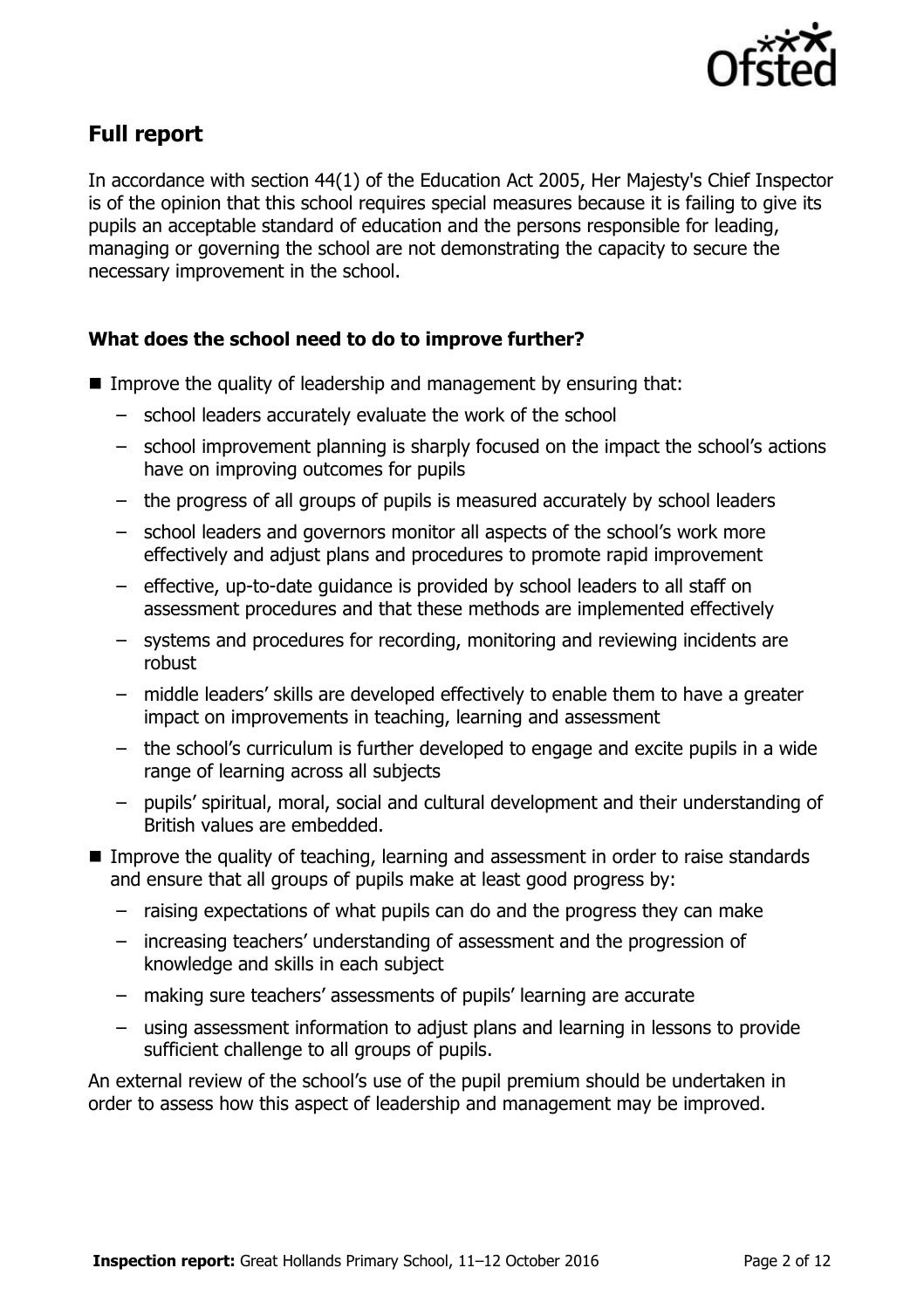

# **Inspection judgements**

### **Effectiveness of leadership and management Inadequate**

- School leaders and governors do not have an accurate understanding of the strengths and weaknesses of the school. Their view is overgenerous. This is because they do not evaluate the impact of the actions they take. They have not used the information on pupils' achievement well enough to make accurate judgements.
- Some important improvements and developments have not been implemented in a timely manner. For example, the introduction of the new national curriculum and, in particular, the assessments of pupils' learning in the new curriculum have been too slow.
- School leaders have failed to ensure that a suitable assessment system has been put in place quickly enough. Teachers are not able to determine whether pupils are on track to meet the standards they are expected to achieve by the end of the year. As a result, the assessments teachers make about pupils' achievement are not accurate.
- School improvement plans do not focus sharply enough on the most important activities required to raise standards. The plan is not linked to the expected gains in pupils' progress over time from their starting points. As a result, priorities from the previous year have not been addressed successfully. School leaders have not identified the most important actions required to rapidly increase rates of pupils' progress.
- School leaders do not monitor the work of the school rigorously enough. Although some checks on the quality of teaching are carried out, aspects identified for improvement are not followed up well enough. Consequently, school leaders do not know whether weaknesses in teaching have been addressed.
- $\blacksquare$  Middle leaders do not have the skills to support improvements in teaching and assessment. Although they are provided with time to check on teaching and learning in their area of responsibility, they do not have clearly focused, well-thought-through plans to bring about the needed improvements.
- School leaders have invested heavily in professional development and training opportunities for staff. But the impact of this investment is unclear because there is no clear link to improving outcomes for pupils in the school's plans. Training has not been evaluated.
- The curriculum, including extra-curricular activities, provides a broad and balanced range of subjects, but lacks the content to inspire and excite pupils in their learning. The curriculum does too little to deepen pupils' knowledge or challenge them to think more deeply. As a result, pupils are working below the expectations for their age and are not presented with opportunities to progress quickly enough. This has an adverse effect on their spiritual, moral, social and cultural development.
- The local authority recognised that school leaders were not acting swiftly enough to raise standards. They increased the level of support provided to the school during the summer term. Further support has been provided by local authority officers and the headteacher from a local outstanding infant school. Further concerns were raised at the end of the last academic year, when the outcomes for pupils at each key stage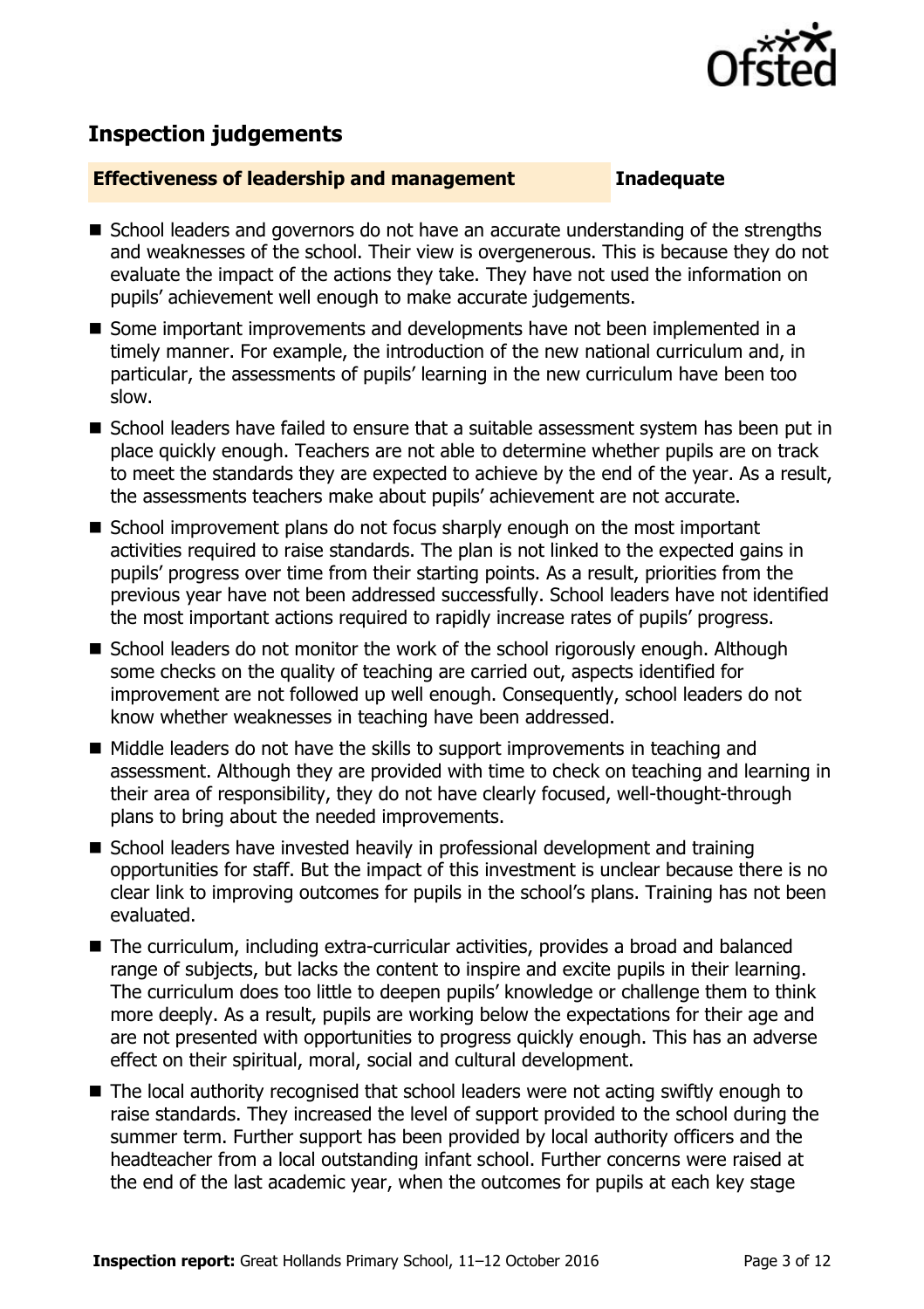

remained below national averages.

- The school's website does not meet statutory requirements. It does not set out the impact of pupil premium funding or physical education (PE) and sports funding. The results of the key stage 2 tests are not published on the school's website. The complaints policy is missing.
- School leaders promote the school values well. Pupils are able to quote the meaning of the values the school promotes: 'Great' which represents generosity, resilience, empowerment, ambition and teamwork. However, their understanding of British values is less well developed. Pupils have a very limited understanding of democracy, the rule of law and individual liberty.
- Extra funding for disadvantaged pupils and pupils who have special educational needs and/or disabilities is used to provide additional support. However, the impact of the spending on increasing rates of pupils' progress is not evaluated well enough. This means that school leaders are not always sure whether the funding is being targeted effectively.
- The school uses primary PE and sports funding to utilise the skills of a specialist PE teacher and sports coaches. There are now more opportunities for pupils to participate in sports. Pupils' involvement in sport has increased. However, the impact of the funding has not been evaluated.
- $\blacksquare$  The school may not appoint newly qualified teachers.

### **Governance of the school**

- Governors are supportive of the school. Many governors visit the school regularly to provide support and check on the school's work. However, they have an overgenerous view of the school. This is because they are not always furnished with information in a timely way, despite their best efforts to hold leaders to account.
- Outcomes at the end of the last academic year were disappointing, but governors were not fully informed about teachers' lack of understanding and skills in assessing pupils' achievements. Consequently, they are not able to monitor the school well enough.
- Governors receive information about the performance of teachers, but targets set for teachers are broad and lack specific detail to ensure robust evaluations of their performance. Governors carry out their statutory duty to monitor the performance of the headteacher using the information available.

### **Safeguarding**

- The arrangements for safeguarding are effective. Staff are suitably trained at the correct level and have a good understanding of their responsibilities to keep pupils safe. Staff and governors have received training to help them to know how to prevent pupils from being exposed to extremism and radicalisation.
- The school maintains an up-to-date record of all the suitability checks carried out on all staff, which is monitored by the governing body.
- The family support adviser provides additional valuable support to vulnerable pupils and families, particularly in guiding and supporting families in challenging circumstances.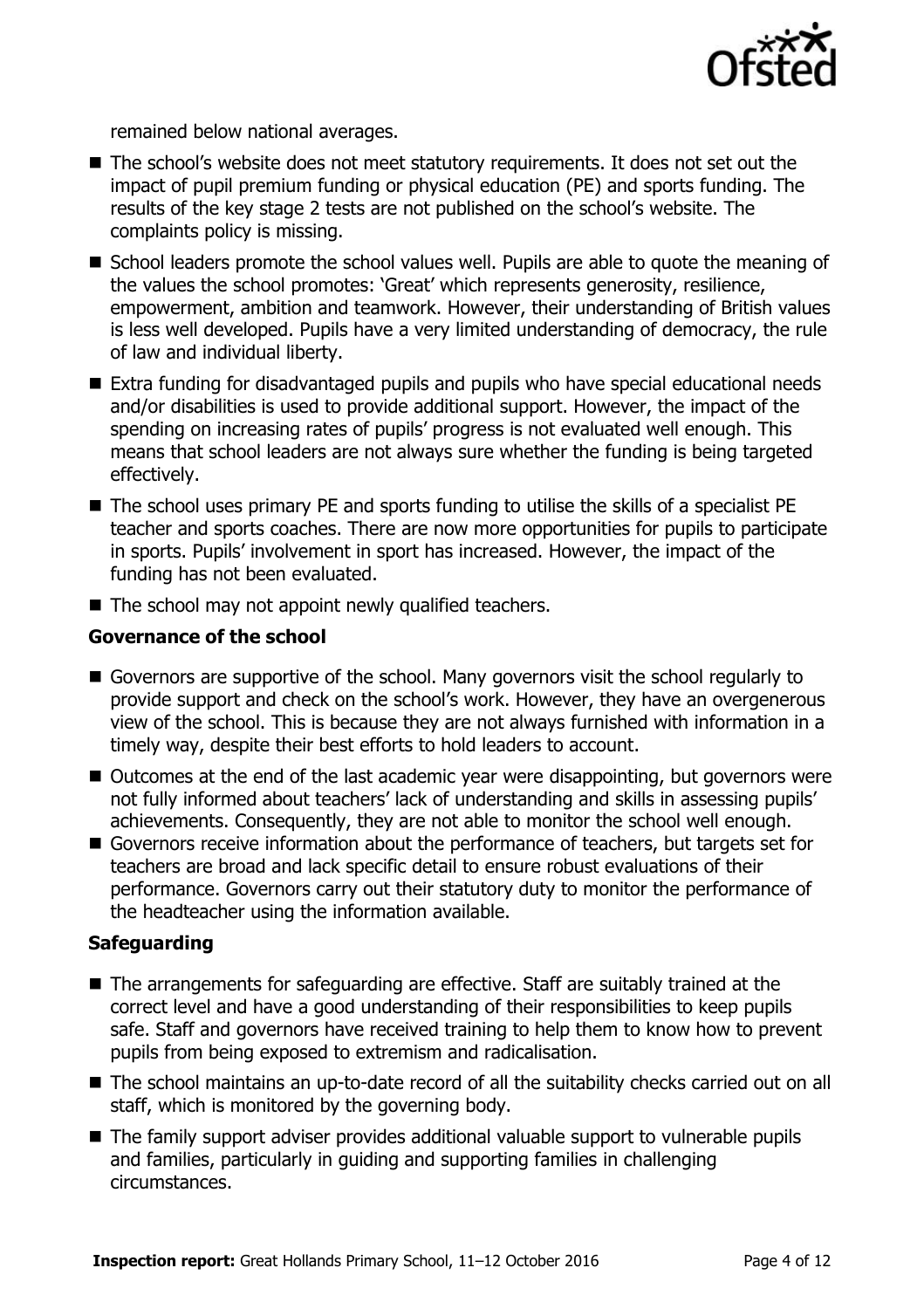

■ School leaders have created a culture where pupils feel safe. They ensure that pupils are taught about staying safe within the community, online and at school. Pupils say they feel safe and most parents agree that their child feels safe in school.

#### **Quality of teaching, learning and assessment Inadequate**

- Teachers' expectations of what pupils can achieve are not high enough. Delays in fully implementing the new national curriculum and, in particular, the new assessment system, mean that learning in lessons has not reflected the higher expectations.
- The new assessment system was partially implemented at the beginning of the last academic year. Although pupils' progress has been tracked during the year, the school does not hold information about the progress of pupils over time, from their starting points.
- In the autumn and spring terms last year, teachers' assessments of pupils' achievements were too generous. Teachers continued to try to assess using levels of attainment. This created complications and inaccuracies in assessment information. Teachers did not have a secure understanding of what pupils were expected to achieve by the end of the year. Consequently, end-of-year tests revealed that pupils had not achieved as well as expected.
- Teachers devise objectives for learning in lessons and convey these, along with statements to help pupils to know how to be successful. However, the learning that is intended to take place is often too general, and the success requirements too broad, to increase pupils' understanding or develop their skills.
- Teachers do not challenge pupils enough. They often set work for all pupils at the same level of difficulty. This means that the most able pupils, including the most able disadvantaged pupils, find the work too easy. The feedback teachers provide for pupils does not always ensure that they deepen their understanding.
- Mathematics teaching does not enable pupils to develop their problem-solving and reasoning skills. A great deal of mathematics work in books links to calculations with insufficient evidence of pupils using their mathematical knowledge to complete investigations.
- $\blacksquare$  Phonics teaching has become more systematic recently, which is helping pupils to make better progress. Pupils are taught according to their ability. However, teachers' subject knowledge is not always accurate and some sounds and groups of sounds are pronounced incorrectly.
- The school library is well stocked and there is a wide range of reading material on offer to pupils. Too many pupils, however, do not read widely and with confidence. Older pupils with a limited knowledge of phonics to help them tackle unfamiliar words are at a disadvantage. The most able readers, including disadvantaged most-able pupils, enjoy reading and read regularly in school and at home. Lower-ability pupils are not enthused to read because they have not fully grasped the strategies to attempt to read unknown words. This impedes their ability to read fluently and develop a love of reading.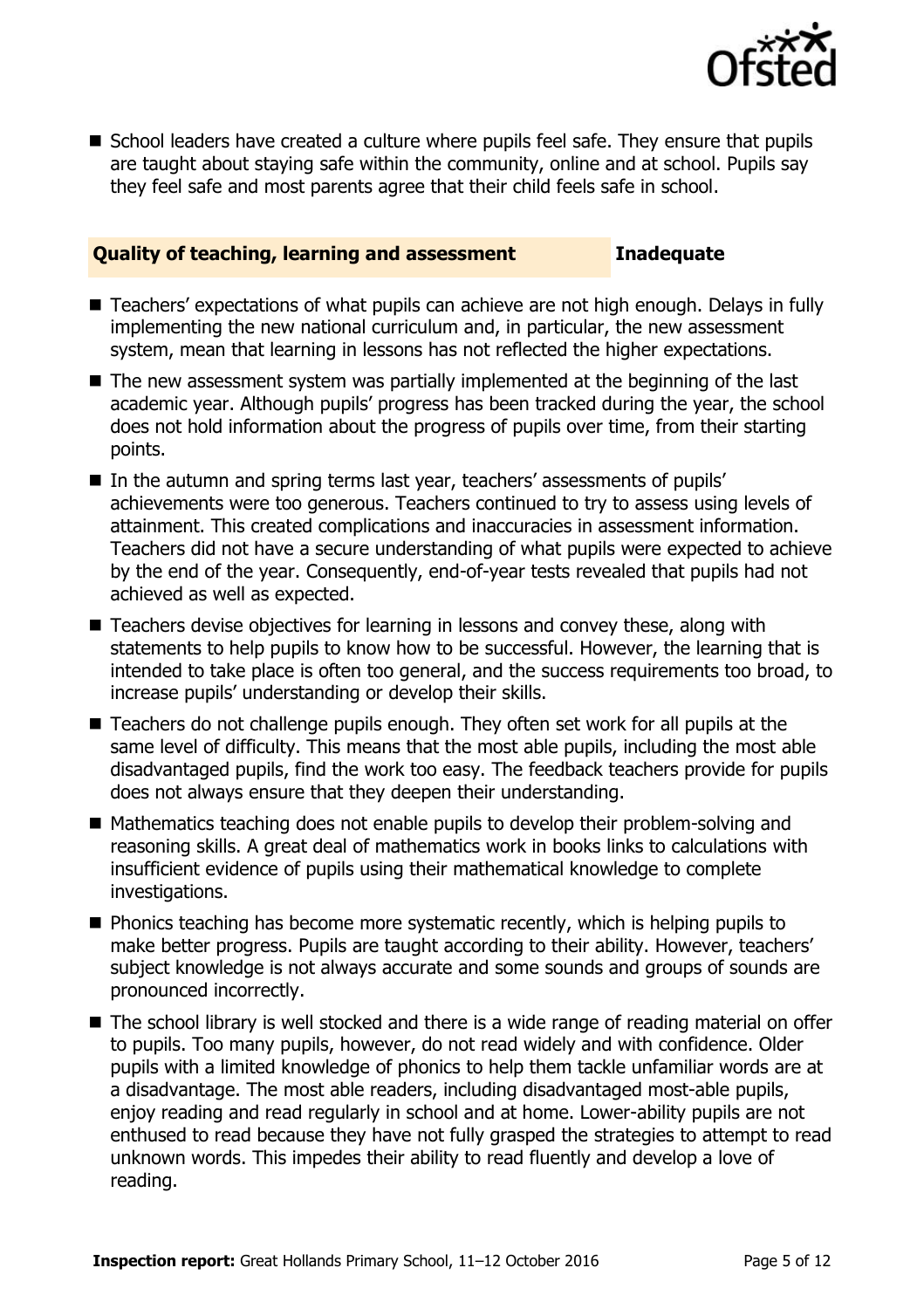

#### **Personal development, behaviour and welfare <b>Requires improvement**

### **Personal development and welfare**

- The school's work to promote pupils' personal development and welfare requires improvement. This is because the systems and procedures in place to record, check and review incidents are not rigorous enough.
- **Pupils have a good understanding of different types of bullying, including cyber** bullying, homophobic bullying and racist bullying. They say some bullying does exist at school. Some say that adults do not always respond quickly enough to eradicate it. This was evident during the inspection. Some parents expressed concerns about bullying too. Inspectors raised these issues with school leaders during the inspection. The school does have a system in place to record incidents of bullying, but there is no clear evidence of how issues have been resolved or monitored to prevent reoccurrence.
- **Pupils understand how to keep themselves safe in school, within the community and** when using technology online. Most parents agree that their child is safe in school.
- **Pupils know about the importance of building positive relationships. The school values** are promoted well, encouraging pupils' resilience, empowerment and teamwork.

#### **Behaviour**

- The behaviour of pupils requires improvement. Too many pupils do not display positive attitudes to learning. This is because teaching is not always suited well enough to their learning needs. As a result, they become distracted and lose concentration in some lessons.
- **Pupils generally conduct themselves well around the school. There are times during** lunchtime and playtimes that their behaviour is overly boisterous. Pupils are usually well supervised, but occasionally, in some outside areas, pupils' behaviour is not monitored closely enough and in these circumstances pupils find it difficult to regulate their own behaviour.
- **Pupils'** attendance has improved since the previous inspection. It is now above the national average. No group of pupils is disadvantaged by poor attendance.

#### **Outcomes for pupils Inadequate**

- Too many pupils have not made the progress they are capable of. Attainment at the end of key stage 2 in 2016 was below the national average in reading, writing and mathematics. It was also well below the national average in grammar, punctuation and spelling.
- Although standards were above the national average in reading from 2013 to 2015, in 2016 they dipped below the national average, with only just over half of the pupils achieving the expected standard.
- $\blacksquare$  Standards are beginning to rise in mathematics, but in 2016 only two fifths of pupils achieved the expected standard, which is well below the national average.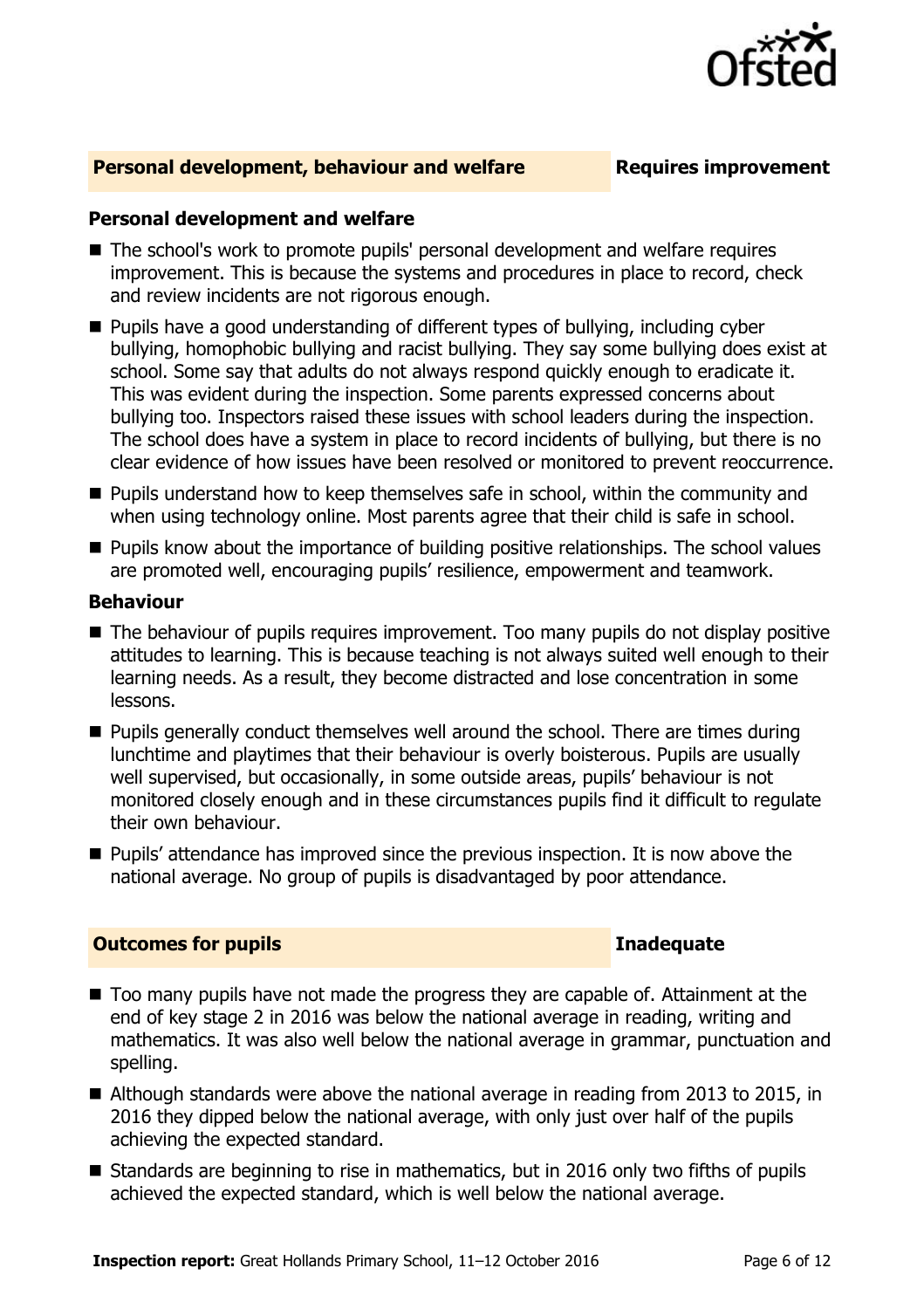

- Writing has been consistently below and, in some years well below, the national average for six years. Although there has been a focus on improving pupils' writing skills, there has been limited impact on raising standards. Overall, just over a quarter of pupils achieved the expected standard in reading, writing and mathematics in 2016.
- Attainment at the end of key stage 1 has been significantly below the national average for five years. In 2016, attainment was below the national average in reading, writing and mathematics, with only just over two fifths of pupils reaching the expected standard in all three subjects. Evidence in pupils' work and teaching over time shows that rates of pupils' progress are not fast enough to enable them to catch up.
- Outcomes in the phonics screening check have also been below the national average in recent years. Although outcomes rose in 2016, they remain below the national average for Year 1 pupils.
- The school's own information on pupils' starting points is limited, including for pupils who have special educational needs and/or disabilities, the most able and disadvantaged pupils. Although pupils' progress is being tracked, the information on the progress of different groups of pupils is unreliable.
- $\blacksquare$  School leaders and teachers have been grappling with the new assessment system, which is at an early stage of development. The tracking information of pupils' progress during the last academic year was available for inspectors to evaluate. Inspectors also evaluated pupils' work in books. Evidence shows that inaccurate teacher assessment information was not picked up early enough in 2016. Consequently, pupils' underachievement has not been addressed quickly enough. Internal test results for Year 1 to Year 5 and national test results at the end of Year 6 were much lower than teacher assessments.
- Outcomes for disadvantaged pupils are much lower than all other pupils in all year groups in reading, writing and mathematics. Although school leaders have used pupil premium funding to provide additional support for these pupils to increase their rates of progress, the impact of this funding is limited.
- Boys do less well than girls in reading and writing in most year groups. Attainment in mathematics varies between boys and girls. At the end of Year 6, boys and girls performed equally in mathematics.
- All groups of pupils in all year groups are not well prepared for the next stage of their education. This includes the most able and the most able disadvantaged pupils because too few of them reach higher standards.

#### **Early years provision Requires improvement**

- Children begin in the Nursery and Reception classes with skills and abilities that are below and, for some children, well below those that are typical for their age.
- $\blacksquare$  Most children settle quickly into the routines of the early years settings. A few take longer to settle. They remain passive and lacking in excitement and enthusiasm. Adults do not always intervene actively enough to support children during their own initiated learning. Expectations are not always high enough. The most able children are not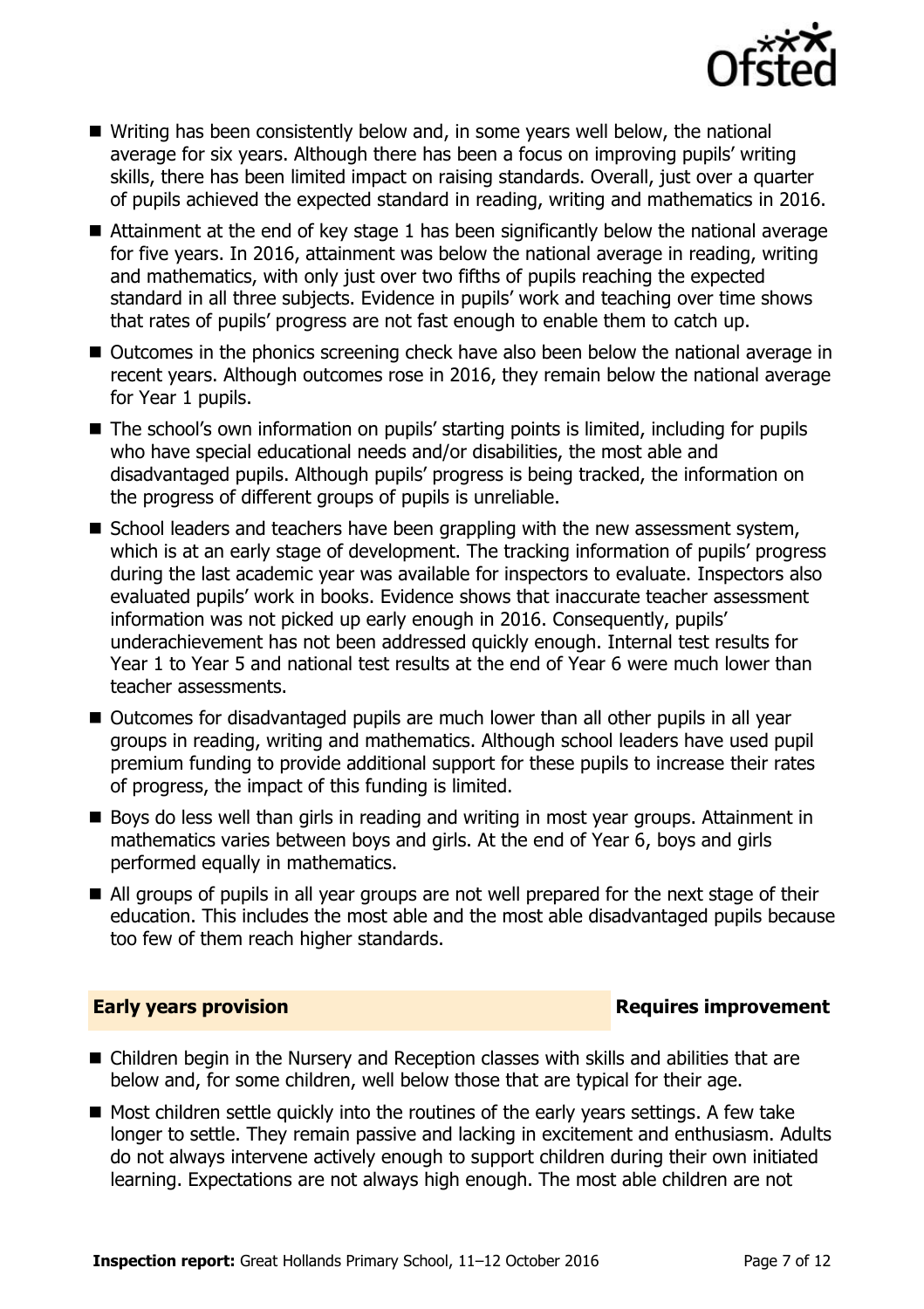

always challenged sufficiently well.

- A significant proportion of children have poor language and communication skills. It is evident that adults in the Nursery class recognise this and the promotion of language and communication skills is a priority. Adults encourage children to develop their use of language during their own initiated activities. Sometimes in the Reception classes opportunities to extend children's thinking and their development of vocabulary are limited.
- Outcomes at the end of the Reception Year have been below and, in some years, well below those expected for their age. Improvements have been evident recently. Outcomes at the end of 2016 were the highest for some time. This means that a higher proportion of children were well prepared to begin learning in Year 1. However, outcomes are still below national averages.
- Children enjoy the activities on offer to them. The new classrooms provide spacious, well-resourced indoor and outdoor learning opportunities. However, the outdoor space is not used well enough in the Reception classes.
- School leaders know that the early years needs to improve. The deputy headteacher is leading the development of early years and supports early years staff to improve their skills. Pupil premium funding for eligible pupils is being targeted effectively to improve their progress. Although leaders aim to improve outcomes in early years, their plans are too broad and do not link precisely enough to expected gains in children's progress.
- Children in the Rainbow Resource Unit are supported well. Clear explanations and appropriate activities help children enjoy their learning. They make good progress from very low starting points. Adults are sensitive to the differing needs of each child.
- Children are encouraged to take turns and share. They understand the routines and know that before they have their snacks they need to wash their hands.
- Parents are generally positive about the opportunities for learning their children experience in the early years. They are less clear about how to support their child's learning in some areas. The school is working well to support parents by providing workshops and stay and learn sessions to quide parents and increase their skills.
- **Pupil premium funding is used well to support disadvantaged children and their** families. During the inspection, one early years practitioner worked with a group of parents and their children to support children's enjoyment of books, helping parents to understand how to support children's early acquisition of language. Parents are positive about these sessions and enjoy the opportunity to learn alongside their children.
- All the safeguarding and welfare arrangements in the early years are met.

# **School details**

| Unique reference number | 134304                  |
|-------------------------|-------------------------|
| Local authority         | <b>Bracknell Forest</b> |
| Inspection number       | 10000486                |

This inspection was carried out under section 8 of the Education Act 2005. The inspection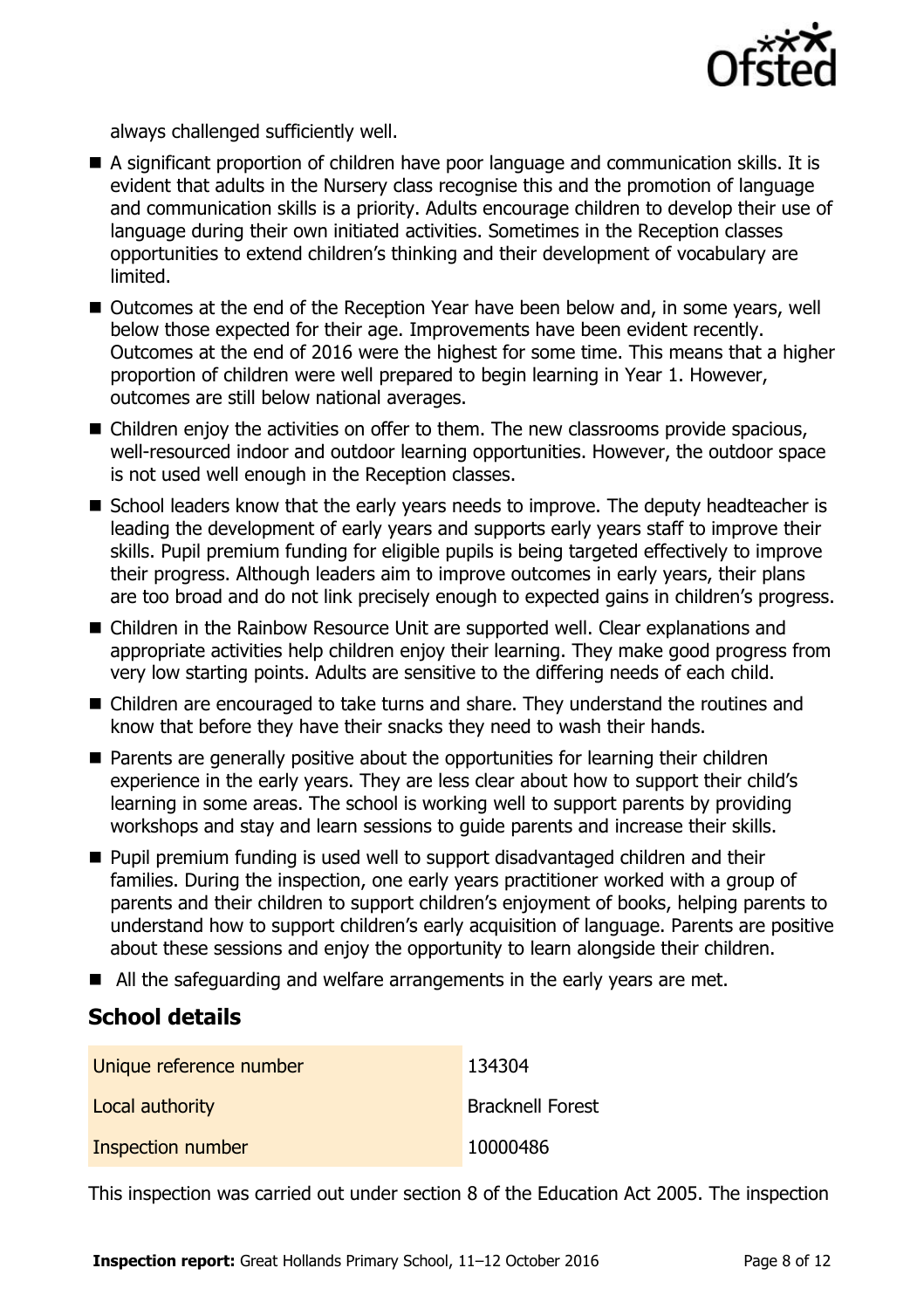

was also deemed a section 5 inspection under the same Act.

| Type of school                      | Primary                                |
|-------------------------------------|----------------------------------------|
| School category                     | Maintained                             |
| Age range of pupils                 | 3 to 11                                |
| Gender of pupils                    | Mixed                                  |
| Number of pupils on the school roll | 464                                    |
| Appropriate authority               | The governing body                     |
| Chair                               | Mary Temperton                         |
| <b>Headteacher</b>                  | <b>Richard Ferris</b>                  |
| Telephone number                    | 01344 4249 11                          |
| Website                             | www.greathollandsprimary.co.uk         |
| <b>Email address</b>                | secretary@ghps.bracknell-forest.sch.uk |
| Date of previous inspection         | 18-19 January 2012                     |

## **Information about this school**

- The school does not meet requirements on the publication of information about publishing key stage 2 end-of-year assessment results, the school's complaints procedure, the impact of pupil premium funding and the effect of the sports premium funding on pupils' PE and sports participation and attainment on its website.
- Great Hollands Primary School is larger than the average-sized primary school.
- The vast majority of pupils are of White British heritage.
- The proportion of pupils who are disadvantaged and supported by the pupil premium is above the national average. The pupil premium provides additional funding for children who are looked after by the local authority and pupils who are known to be eligible for free school meals.
- The proportion of pupils who have special educational needs and/or disabilities is above the national average.
- The Rainbow Resource Unit has provision for six children who have special educational needs and/or disabilities, primarily social and communication difficulties, in a separate nursery unit.
- A children's centre is attached to the school. This provision is registered separately and was not inspected as part of this inspection.
- The school is receiving support from the headteacher of College Town Infant and Nursery School.
- The school met the government's current floor standards in 2015.
- The headteacher took up post in September 2015. He was the deputy headteacher of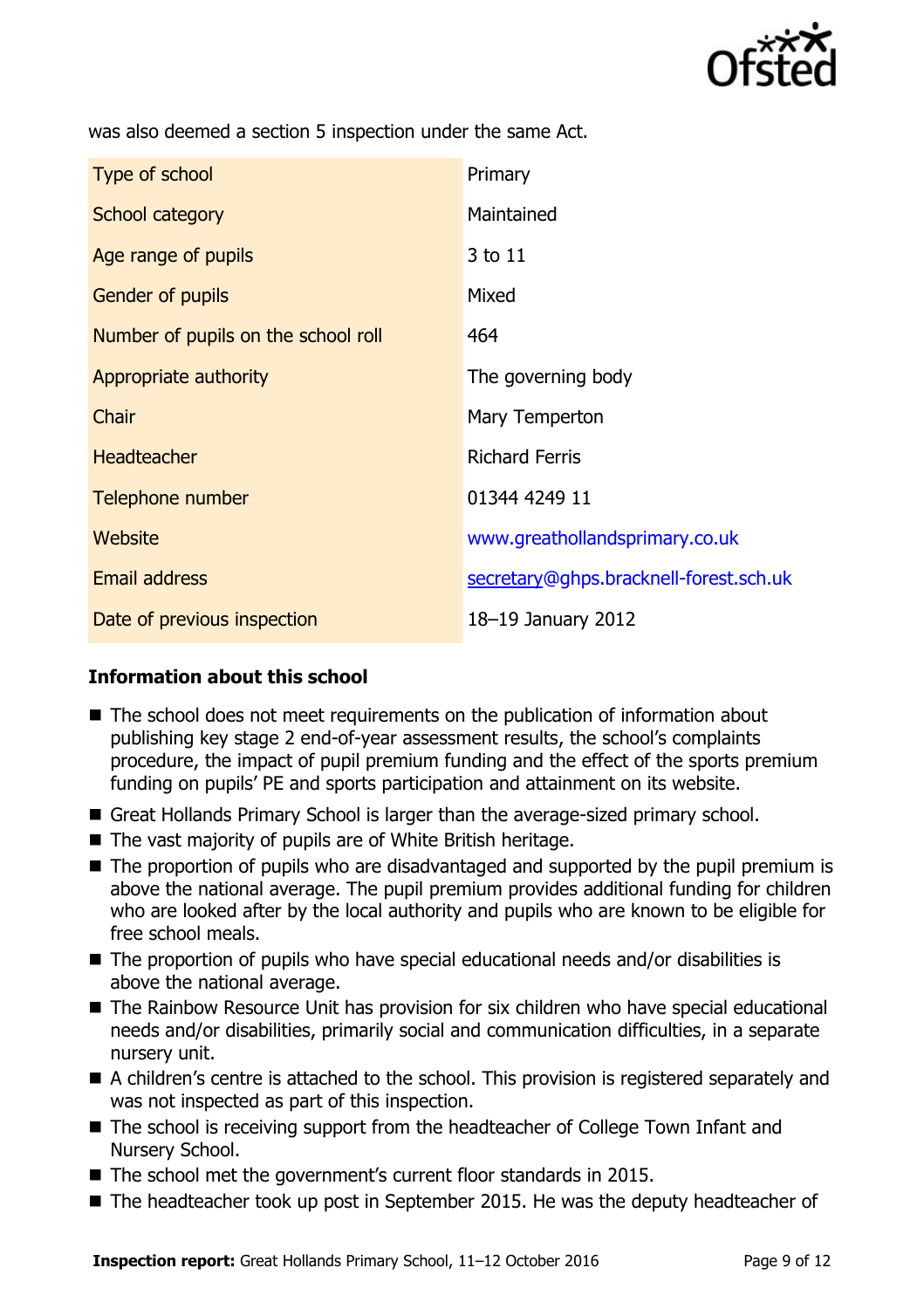

the school until September 2015. A new deputy headteacher and assistant headteacher took up post in September 2015.

■ At the time of the inspection the school was undergoing a major building project.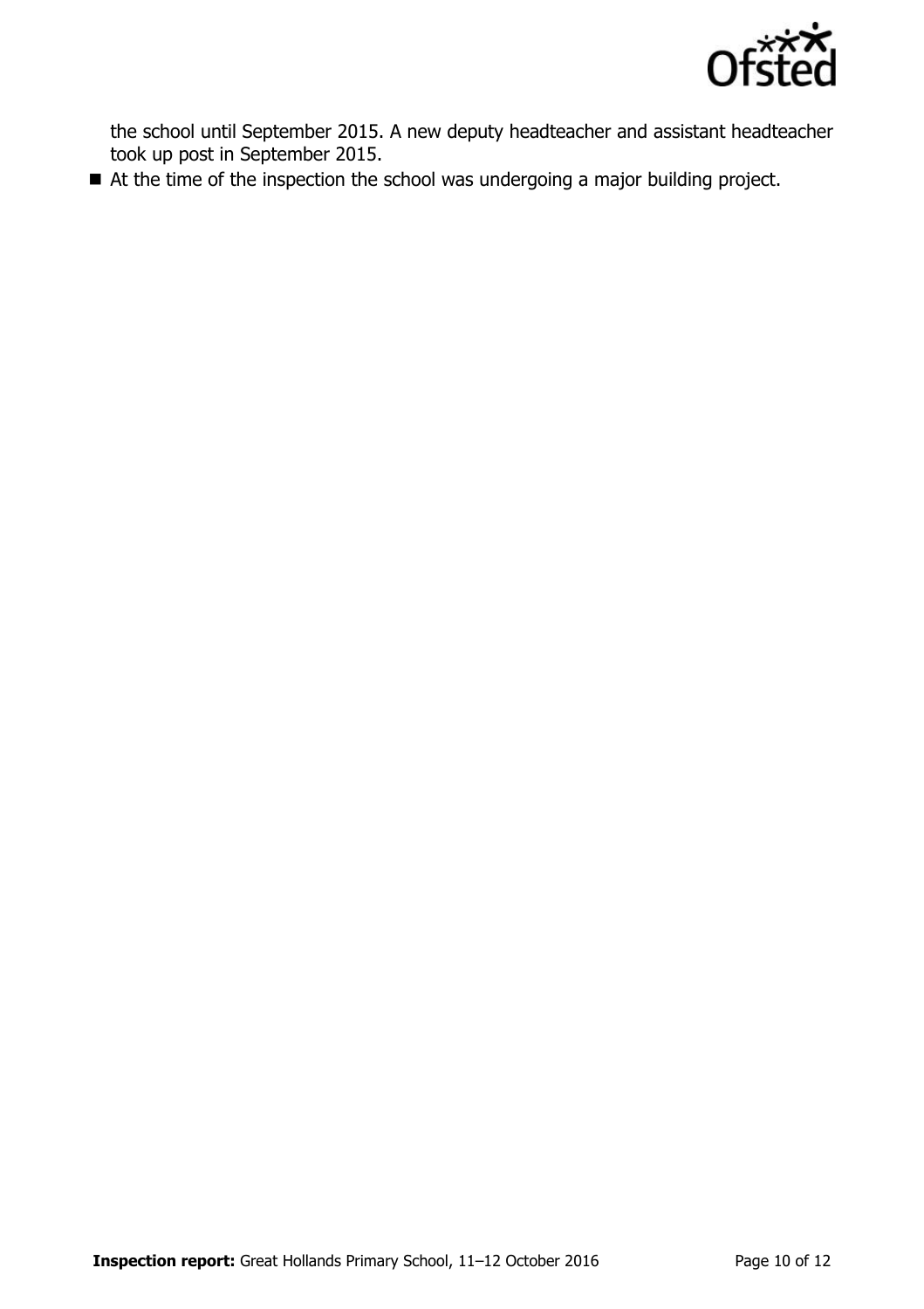

# **Information about this inspection**

- This inspection was conducted under section 8 of the Education Act 2005. It converted to a section 5 inspection under the same act on the afternoon of day one.
- **Inspectors observed learning in a number of lessons on both days of the inspection.** Some observations were undertaken jointly with the headteacher.
- **Inspectors held meetings with members of the governing body, the local authority,** senior and middle leaders, staff and pupils.
- Inspectors listened to pupils talk about their work and listened to pupils read in Year 2 and Year 6.
- Informal discussions were held with pupils during lunchtimes and playtimes. Inspectors spoke with parents at the start of the school day.
- The inspection team observed the school's work and looked at a range of documents, including pupils' work in books, achievement and progress information, documents relating to safeguarding and school policies and procedures.
- **Inspectors scrutinised the school improvement plan and external reports on the school.**
- The inspection team also considered the 97 responses to the online questionnaire, Parent View, 24 responses from staff gathered through the staff survey and 38 responses from pupils in the pupil survey.

### **Inspection team**

| Ann Henderson, lead inspector | Her Majesty's Inspector |
|-------------------------------|-------------------------|
| Debra Anderson                | Ofsted Inspector        |
| <b>Chris Donovan</b>          | Ofsted Inspector        |
| Linda Jacobs                  | Ofsted Inspector        |
| Kate Redman                   | Ofsted Inspector        |